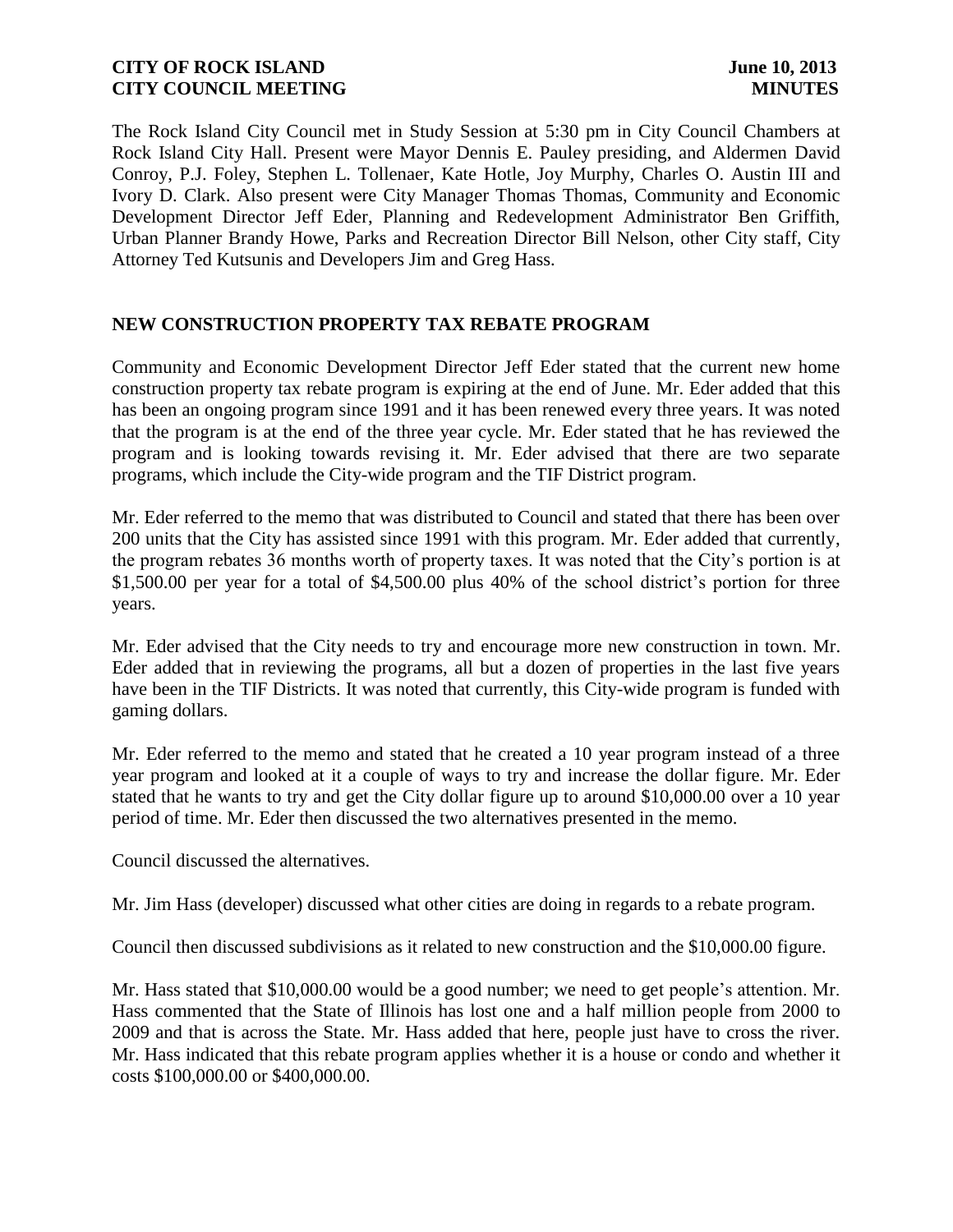Mr. Hass, Mr. Eder and Council further discussed this issue as well as other cities' rebate programs as it related to housing starts, costs, property taxes, competition and marketing.

Mr. Eder advised that no changes are being made to the TIF incentive both in the New Old Chicago and the Downtown TIF. Mr. Eder noted that this is a 10 year payout because TIF dollars are utilized; the City is paying both portions; the school taxes and the City taxes. Mr. Eder and Council further discussed this rebate program.

Council also discussed the option of a six year program.

After more discussion, Mr. Eder stated that he would set up a six year program, change some numbers and come back to Council next week on the City-wide program. Mr. Eder added that he would also set up a six year program in regards to the TIF. Mr. Eder further discussed the TIF Program as it related to the Downtown TIF and the New/Old Chicago TIF.

### **COMPREHENSIVE PLAN**

Brandy Howe, Urban Planner II in the Community and Economic Development Department updated Council on the process for the City's Comprehensive Plan. Ms. Howe advised that the City was awarded a \$100,000.00 grant through the Illinois Disaster Recovery Program last year. Ms. Howe added that the plan will be a collaborative effort with City staff and the consultant. Ms. Howe indicated that City staff will be the lead author of the plan and the consultant will be responsible for certain components of the plan, which include; community engagement, hazard mitigation, economic asset and opportunity analysis and an updated future land use plan. Ms. Howe advised that the hazard mitigation component is a requirement of the grant funding, but also pertinent in terms of the recent flooding events in Illinois and the rest of the Midwest and other natural disasters.

Ms. Howe pointed out that the consultant components of the plan will be integrated into the plan that is prepared by City staff. Ms. Howe stated that the schedule for this process begins this month and will end in April of 2014. Ms. Howe indicated that the deadline for proposals is Monday, June  $17<sup>th</sup>$ . It was noted that City staff will review the proposals and interview the consultants during the week of July  $8<sup>th</sup>$ . Ms. Howe added that staff will provide a recommendation for a consultant that will be submitted to Council on July  $22<sup>nd</sup>$ .

Ms. Howe commented that a Planning Commission meeting will be held in August as well as a Public Vision Workshop.

Council discussed the process for the Comprehensive Plan and the items that will be included in the plan.

Ms. Howe stated that the plan document will include opportunities, issues, demographic data, community development, transportation, agriculture, natural resources and other items.

Council wanted to make sure that they are a part of the process for this plan.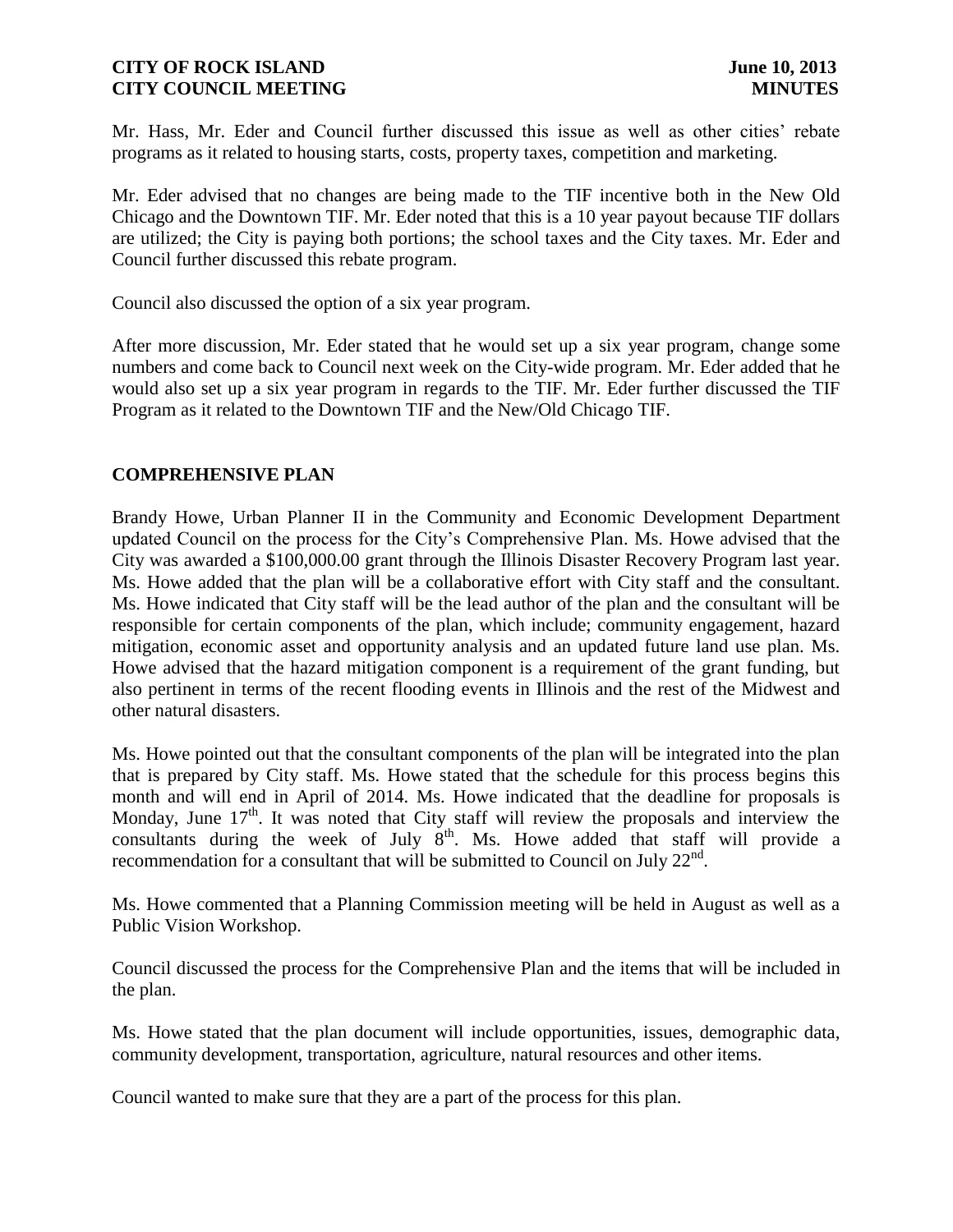Community and Economic Development Director Jeff Eder stated that the elected body will be part of the process; staff will drive the process in working with the consultant. Mr. Eder advised that one of the charges of the Planning Commission is to update the Comprehensive Plan and then it is submitted to Council.

Council further discussed the process for the Comprehensive Plan.

# **PROPOSED SIGNAGE AT SCHWIEBERT RIVERFRONT PARK**

Parks and Recreation Director Bill Nelson updated Council on the proposed signage at Schwiebert Riverfront Park. Mr. Nelson stated that the purpose of the signage is primarily to inform people about upcoming events, park closings, other Parks and Recreation programs and also to inform people of potential District events at Schwiebert Riverfront Park.

Mr. Nelson advised that at a previous meeting several questions were raised as to whether any other parks have message board centers, what the sizes of the signs are and is there a better location for the sign. Mr. Nelson referred to the PowerPoint presentation and indicated that various parks do have message center signs, which include; the Moline Softball Complex, Palmer Hills Golf Course, Bettendorf River Center, Bettendorf Community Center, Davenport Rivers Edge and Modern Woodmen Bank.

reviewed. Mr. Nelson noted that the first option would be to place the sign on 1<sup>st</sup> Avenue. It was noted that the dimension of this sign would be 17½ ft. high by 13 ft. wide. Mr. Nelson advised that there were two locations reviewed for the second option, which included placing the 5½ ft. by 8  $\frac{1}{2}$  ft sign right at the entry as the drive comes in on 18<sup>th</sup> Avenue and curves around to the right, or the second option is near the planting bed by the restroom area. Mr. Nelson also presented Council with several sign perspectives to get a better idea of the look and height of the sign. Mr. Nelson then discussed the original message center option locations that were previously

Council discussed the sign options, location, type of sign and cost as it related to TIF dollars.

Mr. Nelson indicated that they purchase banners for each event and there is a cost to have them installed. Mr. Nelson noted that media is expensive. Mr. Nelson pointed out that a message center is very easy to change and it is located at a site where most of the users are passing by.

After more discussion, Mr. Nelson stated that  $1<sup>st</sup>$  Avenue would be the first choice for a message center.

Council further discussed the location as it related to cost, placement and type of sign. After more discussion, Mayor Pauley inquired upon Mr. Nelson to bring back pricing for both the monument style sign and the pole style type of sign for further review by Council.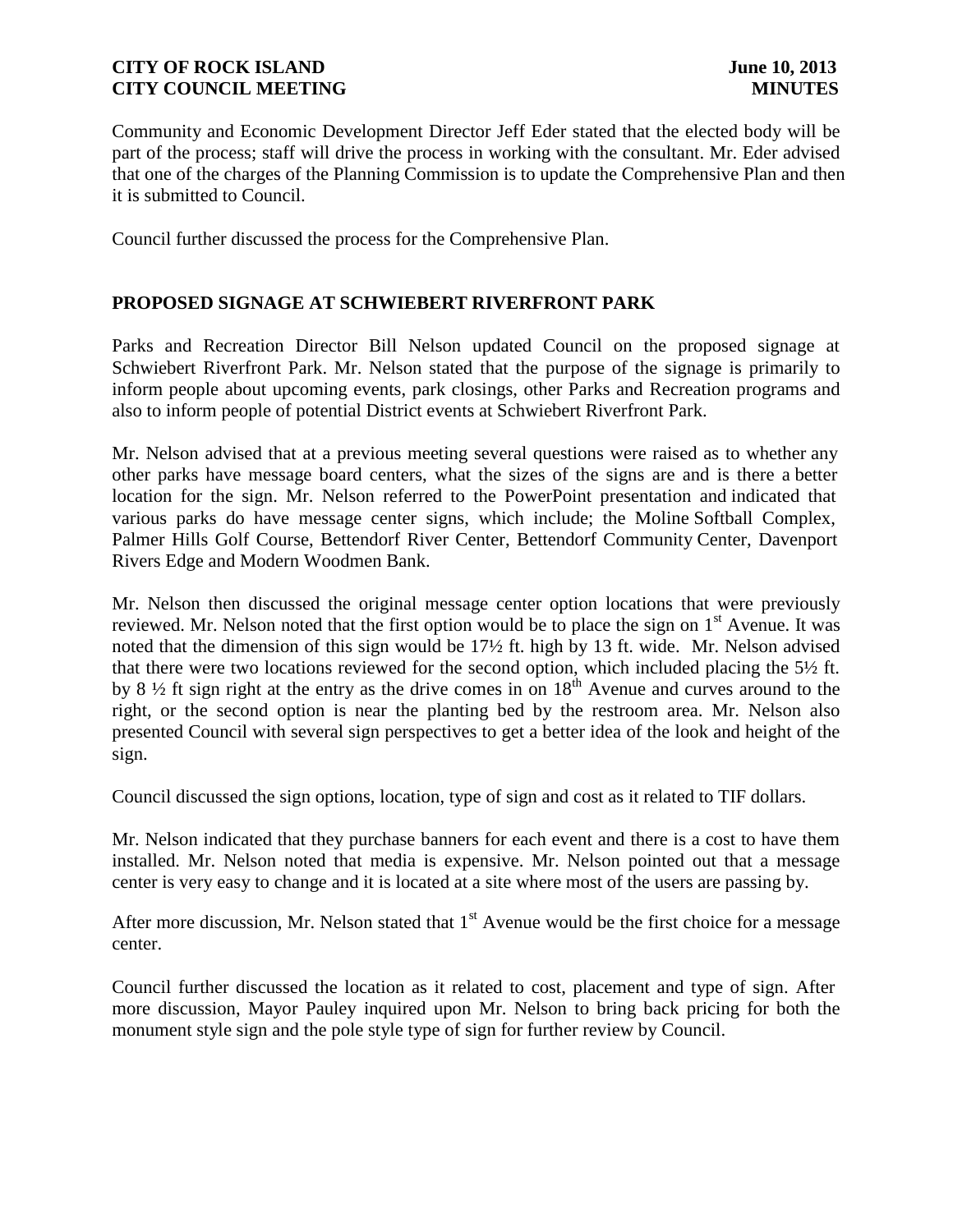# **ADJOURNMENT**

A motion made by Alderman Foley and seconded by Alderman Conroy to adjourn the meeting carried by the following Aye and No vote. Those voting Aye being; Alderman Conroy, Alderman Foley, Alderman Tollenaer, Alderman Hotle, Alderman Murphy, Alderman Austin and Alderman Clark; those voting No, none. The meeting was adjourned at 6:38 pm.

\_\_\_\_\_\_\_\_\_\_\_\_\_\_\_\_\_\_\_\_\_\_\_\_\_\_\_\_\_\_ Aleisha L. Patchin, City Clerk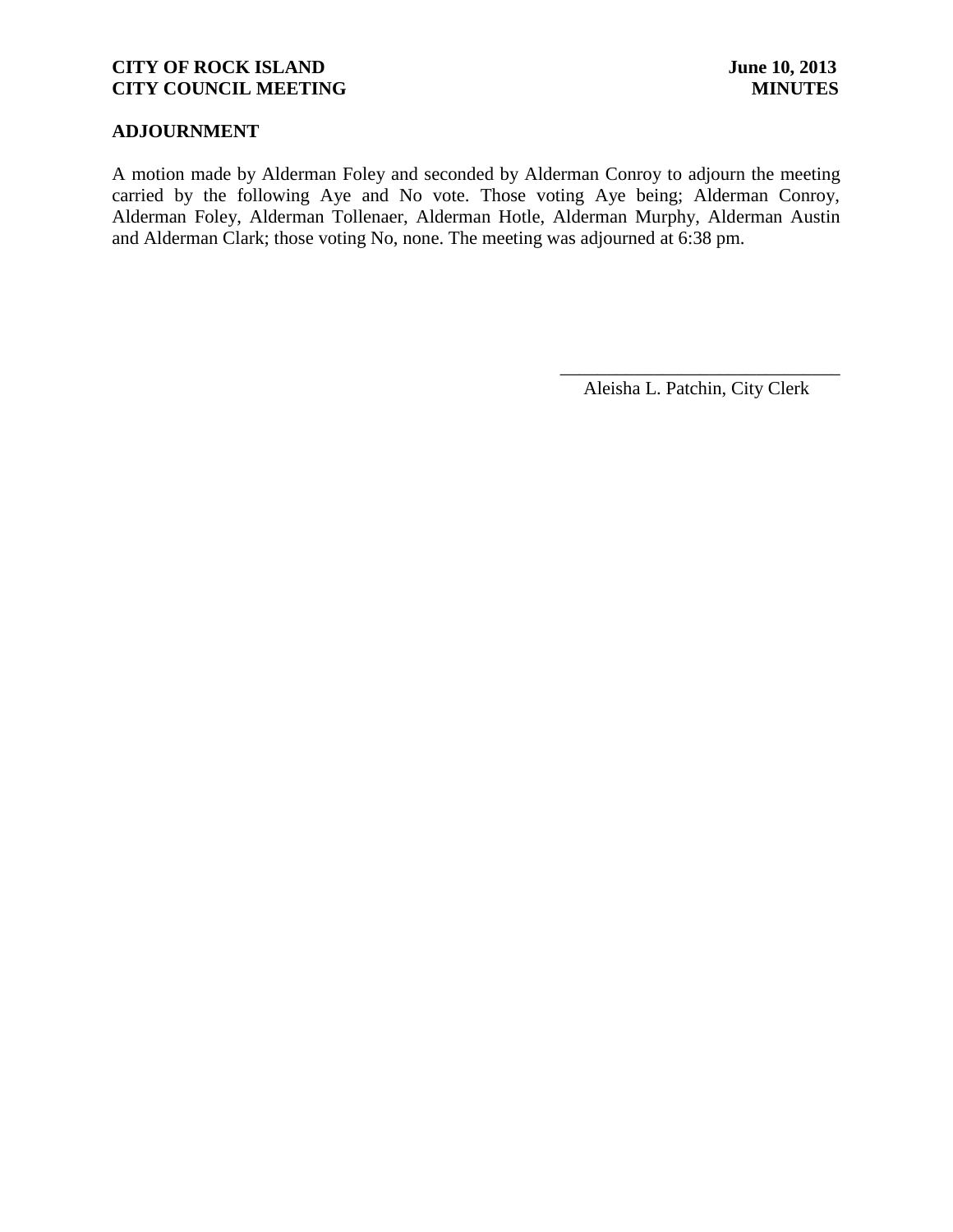Rock Island City Council met in regular session at 6:45 pm in Council Chambers of Rock Island City Hall. Present were Mayor Dennis E. Pauley presiding, and Aldermen David Conroy, P.J. Foley, Stephen L. Tollenaer, Kate Hotle, Joy Murphy, Charles O. Austin III and Ivory D. Clark. Also present were City Manager Thomas Thomas and City Attorney Ted Kutsunis.

### Introductory Proceedings

Mayor Pauley called the meeting to order and led in the Pledge of Allegiance. Alderman Foley gave the Invocation.

### Agenda Item #5 **Minutes of the meeting of June 3, 2013.**

A motion was made by Alderman Austin and seconded by Alderman Foley to approve the minutes of the meeting of June 3, 2013 as printed. The motion carried by the following Aye and No vote; those voting Aye being; Alderman Conroy, Alderman Foley, Alderman Tollenaer, Alderman Hotle, Alderman Murphy, Alderman Austin and Alderman Clark; those voting No, none.

### Agenda Item #6 **Update Rock Island by Mayor Pauley.**

Mayor Pauley advised that on Tuesday, June  $11<sup>th</sup>$ , the 57<sup>th</sup> Annual Starlight Revue Music Under the Stars Concert Series held at Lincoln Park continues with The Tailfins. The Mayor added that at 6:00 pm enjoy dinner and an ice cream social from Hy-Vee followed by a line dance lesson at 6:30 pm then at 7:00 pm the music begins. Concert rain date is Wednesday of the same week. Call (309) 732-RAIN.

between  $5<sup>th</sup>$  and  $7<sup>th</sup>$  Avenues and  $12<sup>th</sup>$  and  $13<sup>th</sup>$  Streets. Mayor Pauley advised that about three years ago, a space analysis of the current Rock Island police facility was conducted. The Mayor added that it was determined that the current 22,000 square foot facility was not adequate to serve the needs of the citizens of Rock Island. The Mayor stated that after a thorough analysis of 11 locations, the new location was chosen as the best option. The Mayor added that demolition and site preparation are expected to begin in September. It was noted that the location of the new police facility was announced Wednesday, June 5, 2013 at a press conference with Mayor Dennis Pauley and Police Chief Jeff VenHuizen. The site is

Mayor Pauley advised that Trinity officials broke ground on Wednesday, June  $5<sup>th</sup>$  on the Rock Island location expansion at 2701  $17<sup>th</sup>$  Street. The Mayor added that the \$61.3 million expansion is the largest in the facility's history and is designed to improve patient safety and privacy, better coordinated care, reduce operational costs and accommodate increased demand. Mayor Pauley indicated that the expansion will be a 90,000 square-foot, three-story expansion of the Heart Center and emergency department at Trinity Rock Island.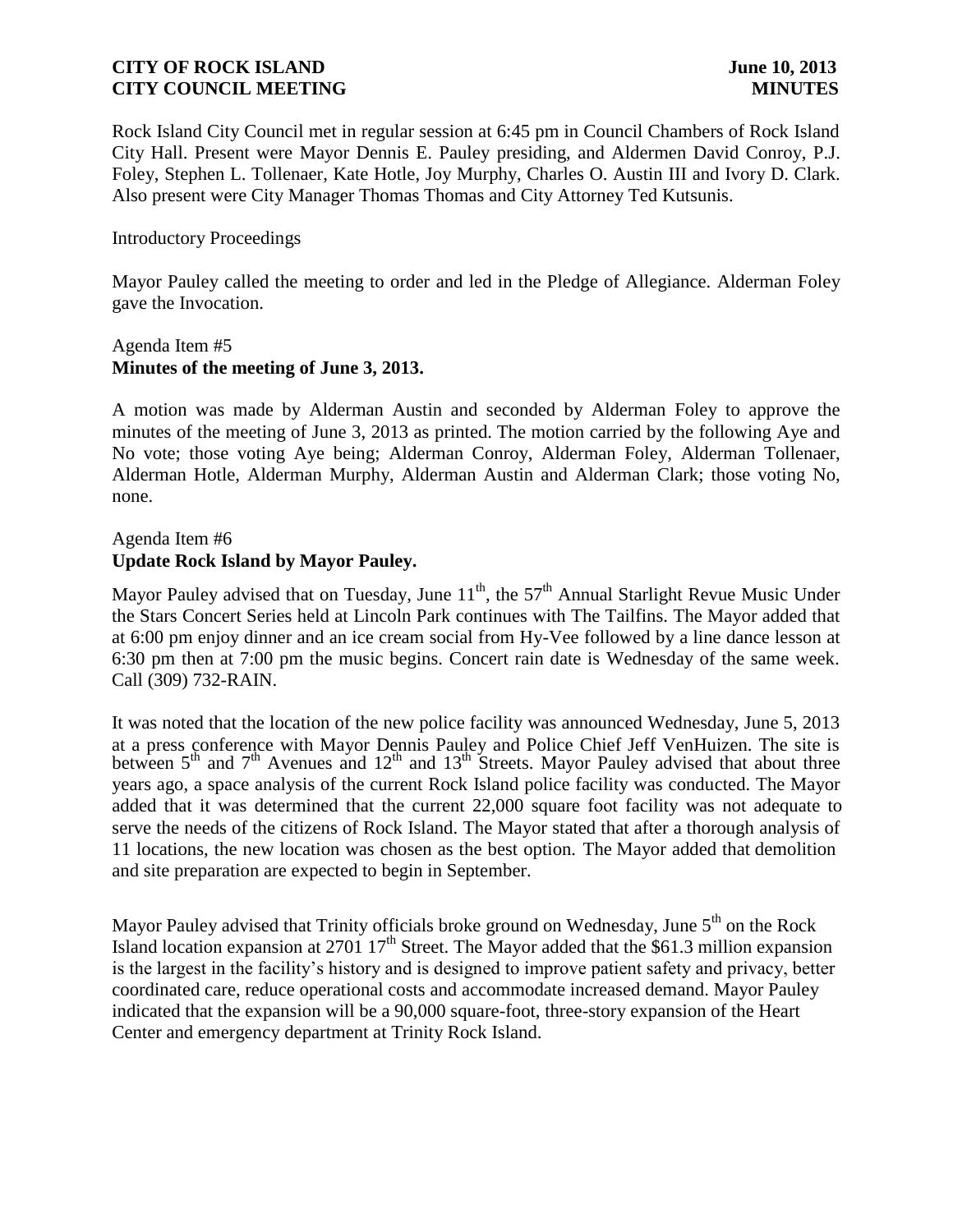Mayor Pauley advised that the Rock Island City Council will hold a special meeting on Monday, June  $24<sup>th</sup>$  at 5:30 pm in the City Council Chambers. Mayor Pauley stated that this meeting has been scheduled to provide the public an opportunity to voice their input, both positive and negative, on the Fareway project. The Mayor added that this will be the only topic open for discussion and no action will be taken that night by the City Council.

### Agenda Item #7

# **A Special Ordinance declaring one current City owned 2002 Dodge Cargo Van as surplus and allowing for disposal.**

A motion was made by Alderman Murphy and seconded by Alderman Foley to consider, suspend the rules and pass the ordinance. The motion carried by the following Aye and No vote; those voting Aye being; Alderman Conroy, Alderman Foley, Alderman Tollenaer, Alderman Hotle, Alderman Murphy, Alderman Austin and Alderman Clark; those voting No, none.

# Agenda Item #8 **CLAIMS**

It was moved by Alderman Austin and seconded by Alderman Foley to accept the following report and authorize payment as recommended. The motion carried by the following Aye and No vote; those voting Aye being; Alderman Conroy, Alderman Foley, Alderman Tollenaer, Alderman Hotle, Alderman Murphy, Alderman Austin and Alderman Clark; those voting No, none.

## a. **Report from the Public Works Department regarding payment #20 in the amount of \$2,989,647.43 to Civil Constructors, Inc. for services provided for the Wet Weather Treatment System project**.

Agenda Item #9 **Claims for the week of May 31 through June 6 in the amount of \$686,566.27.** 

 Alderman Hotle moved and Alderman Clark seconded to allow the claims. The motion carried by the following Aye and No vote; those voting Aye being; Alderman Conroy, Alderman Foley, Alderman Tollenaer, Alderman Hotle, Alderman Murphy, Alderman Austin and Alderman Clark; those voting No, none.

### Agenda Item #10

**Report from the Community and Economic Development Department regarding the purchase of property (1.637 acres) from LSW Investments in the amount of \$41,879.80 to support the development of the secondary access road to the Ridgewood Sustainable Business Park.**

It was moved by Alderman Conroy and seconded by Alderman Foley to approve the purchase as recommended, authorize the City Manager to execute the contract documents and refer to the City Attorney for an ordinance. The motion carried by the following Aye and No vote; those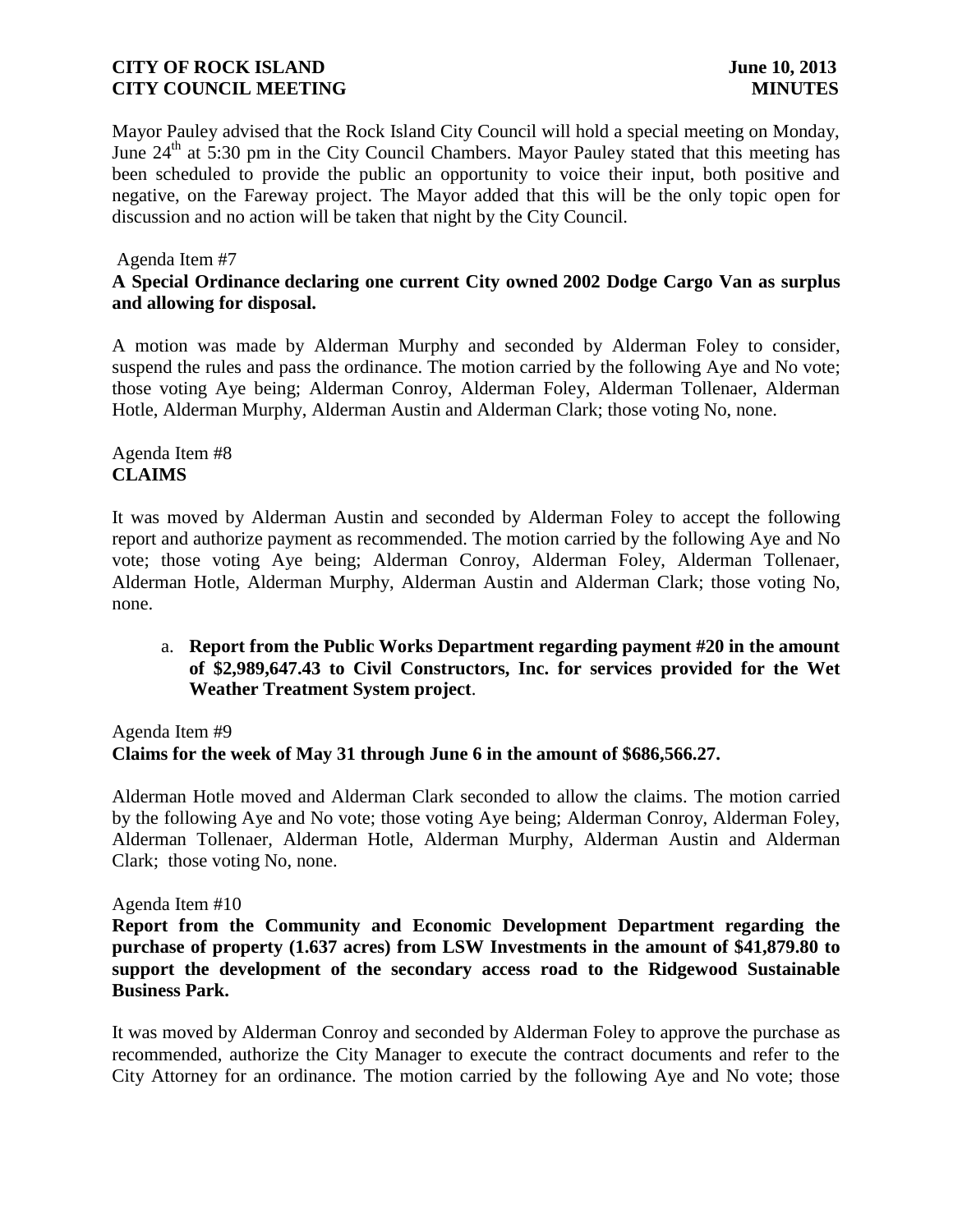voting Aye being; Alderman Conroy, Alderman Foley, Alderman Tollenaer, Alderman Hotle, Alderman Murphy, Alderman Austin and Alderman Clark; those voting No, none.

#### Agenda Item #11

**Report from the Public Works Department regarding bids for street maintenance materials used for micro-surfacing, recommending the bids be awarded to Tri-State Asphalt in the amount of \$99,200.00 and Phoenix Corporation of the Quad Cities in the amount \$33,792.00.**

Alderman Foley moved and Alderman Austin seconded to award the bids as recommended and authorize purchases. The motion carried by the following Aye and No vote; those voting Aye being; Alderman Conroy, Alderman Foley, Alderman Tollenaer, Alderman Hotle, Alderman Murphy, Alderman Austin and Alderman Clark; those voting No, none.

#### Agenda Item #12

### **Report from the Public Works Department regarding bids for the Fiber Optic Cable Phase 6 project, recommending the bid be awarded to Davenport Electric Contract Company in the amount of \$66,216.48.**

It was moved by Alderman Hotle and seconded by Alderman Murphy to award the bid as recommended and authorize the City Manager to execute the contract documents. The motion carried by the following Aye and No vote; those voting Aye being; Alderman Conroy, Alderman Foley, Alderman Tollenaer, Alderman Hotle, Alderman Murphy, Alderman Austin and Alderman Clark; those voting No, none.

#### Agenda Item #13

**Report from the Community and Economic Development Department regarding bids for the demolition of two additional residential houses at 3917 and 3923 9th Street, recommending the bid be awarded to Miller Trucking and Excavating to the existing contract in the amount of \$28,729.80.**

Alderman Conroy moved and Alderman Foley seconded to award the bid as recommended and authorize the City Manager to execute the contract documents. The motion carried by the following Aye and No vote; those voting Aye being; Alderman Conroy, Alderman Foley, Alderman Tollenaer, Alderman Hotle, Alderman Murphy, Alderman Austin and Alderman Clark; those voting No, none.

#### Agenda Item #14

### **Report from the Public Works Department regarding a proposal with Engineering and Research International, Inc. for engineering services to conduct the Pavement Inventory Condition Survey in the amount of \$136,110.00.**

It was moved by Alderman Hotle and seconded by Alderman Foley to approve the proposal as recommended and authorize the City Manager to execute the contract documents.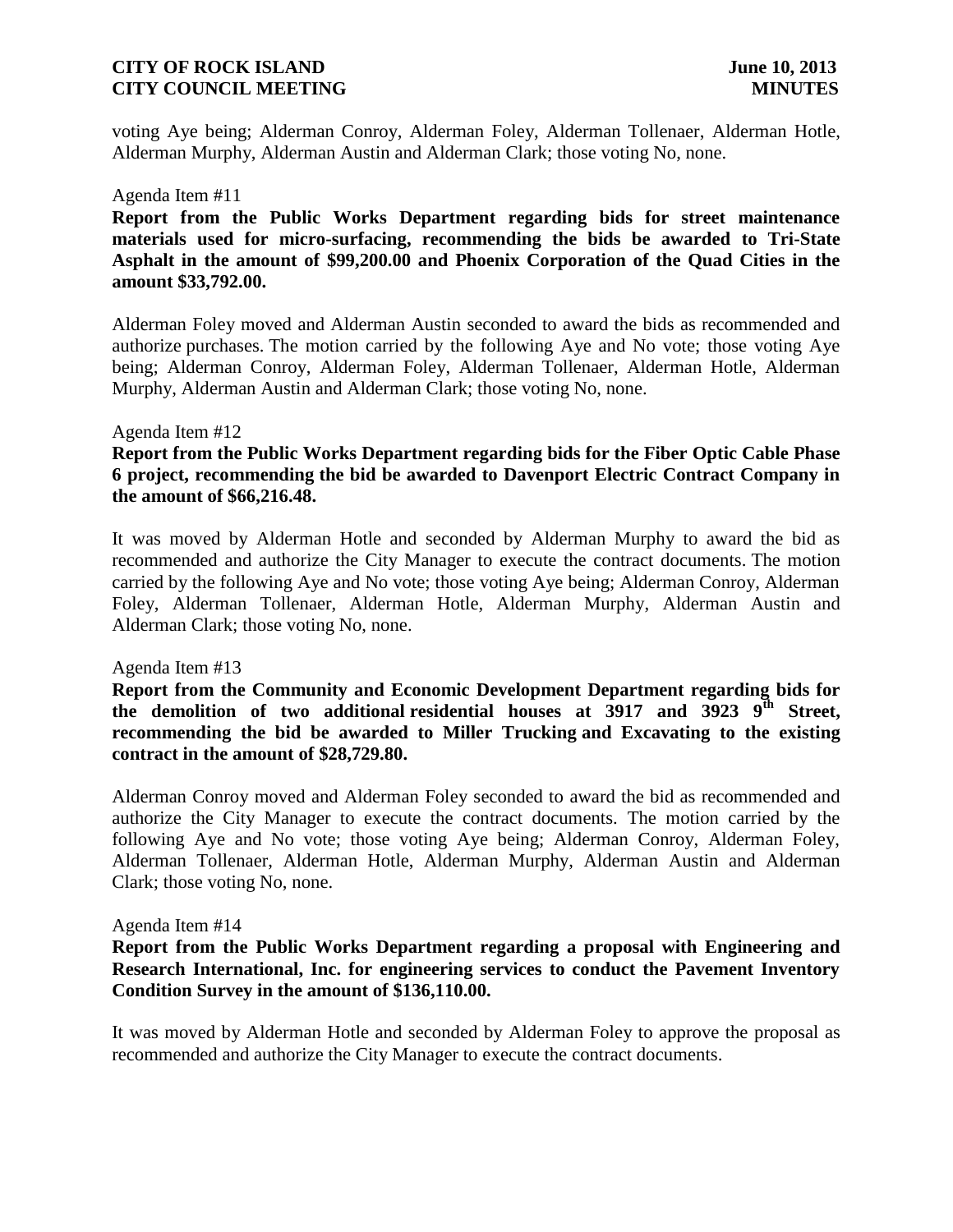Discussion followed. Alderman Hotle inquired upon Public Works Director Randy Tweet to explain what this item entails.

Mr. Tweet stated that every five years, the City conducts a pavement analysis survey and rates the streets from 0 to 100. Mr. Tweet added that this is used when selecting streets for reconstruction and resurfacing. Mr. Tweet further explained this item.

After discussion, the motion carried by the following Aye and No vote; those voting Aye being; Alderman Conroy, Alderman Foley, Alderman Tollenaer, Alderman Hotle, Alderman Murphy, Alderman Austin and Alderman Clark; those voting No, none.

#### Agenda Item #15

# **Report from the Police Department regarding a Memorandum of Understanding for the 2013 Justice Assistance Grant.**

Alderman Austin moved and Alderman Hotle seconded to approve the memorandum of understanding as recommended and authorize the Mayor, City Clerk and City Attorney to execute the contract documents. The motion carried by the following Aye and No vote; those voting Aye being; Alderman Conroy, Alderman Foley, Alderman Tollenaer, Alderman Hotle, Alderman Murphy, Alderman Austin and Alderman Clark; those voting No, none.

#### Agenda Item #16

# **Report from the Community and Economic Development Department regarding a lease termination agreement with Express Contracting in the amount of \$146,500.00.**

It was moved by Alderman Murphy and seconded by Alderman Hotle to approve the agreement as recommended and authorize the City Manager to execute the contract documents. The motion carried by the following Aye and No vote; those voting Aye being; Alderman Conroy, Alderman Foley, Alderman Tollenaer, Alderman Hotle, Alderman Murphy, Alderman Austin and Alderman Clark; those voting No, none.

#### Agenda Item #17

**Report from the Board of Local Improvements regarding a Special Assessment Ordinance for improvements to 23rd Avenue from 12th Street to 17th Street, recommending that the amount assessed against the property owners be limited to no more than 5% of the estimated construction cost of the project.**

Alderman Foley moved and Alderman Conroy seconded to approve the assessed limited amount of no more than 5% as recommended and pass the ordinance.

#### Discussion followed.

Mr. Fritz Dieudonne of 1310 23<sup>rd</sup> Avenue stepped forward. Mr. Dieudonne stated that he had concerns with the proposed 23rd Avenue project. Mr. Dieudonne indicated that the project is well deserved and overdue and is supported by the residents, but his chief complaint is in regards to the Special Assessment being levied against the property owners. Mr. Dieudonne discussed the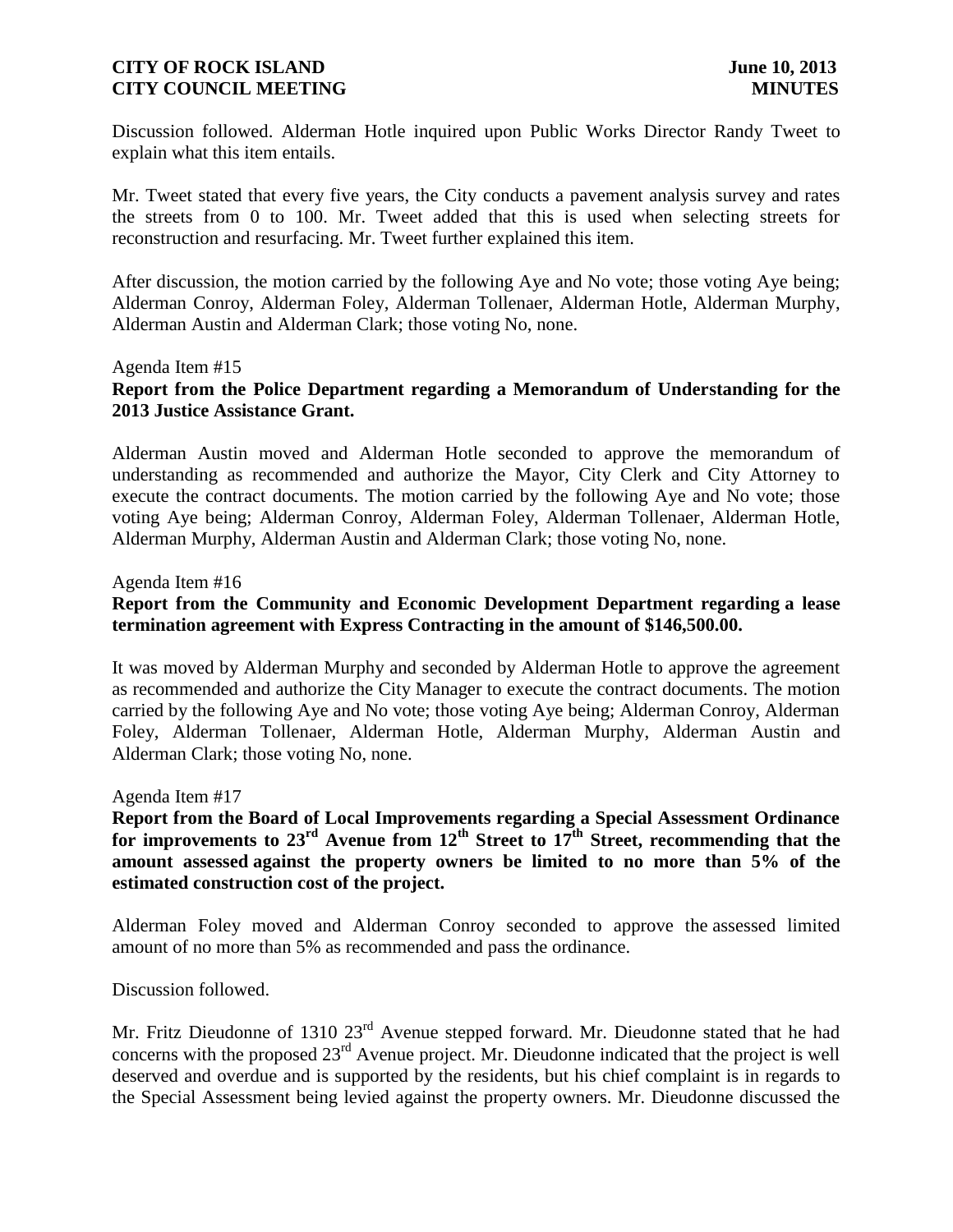public hearing that was held on May  $23<sup>rd</sup>$  and expressed frustration with the lack of answers that were given at that meeting concerning the special assessment process.

Mr. Dieudonne stated that he had submitted a petition asking that the special assessment be removed because of the unique circumstances and location of  $23<sup>rd</sup>$  Avenue. Mr. Dieudonne stated that the replacement of the sanitary sewer, water main, catch basin, storm sewer, fire hydrants and everything else listed in this project should be basic and required duties of the City. Mr. Dieudonne stated that we are being asked to pay the special assessment for the project, which is not strictly a resurfacing.

Alderman Austin advised that those items are not paid for by the assessment; they are paid for by the water fund and sewer fund. Alderman Austin inquired upon Public Works Director Randy Tweet to explain this issue.

Mr. Tweet advised that the entire project is funded by the City and then there is the assessment. Mr. Tweet added that the assessment is based on the assessor that the City hires and he bases the assessment only on the street.

Mr. Dieudonne further discussed the public hearing component.

Council discussed the special assessment issue as it related to the amount assessed against the property owners being limited to no more than 5%. Council also discussed special assessments as it related to other streets in the City not being a special assessment.

Mr. Jim McFarlen of 1314 23<sup>rd</sup> Avenue stepped forward. Mr. McFarlen referred to a Public Works Department Engineering Division document and stated that it has a breakout, description and item numbers. Mr. McFarlen added that the items included; water mains, sanitary sewer, storm sewer, catch basin, etc. Mr. McFarlen stated that some of the things that were thought to be covered under something else actually seems to be in the 5% value that we are looking at.

Council discussed the rules that govern special assessments.

Alderman Foley stated that he would prefer this item to be zero because of the unique situation but, he would be voting for the 5% because he wants to see this project done.

Alderman Tollenaer stated that it is a service the City is providing. Alderman Tollenaer added that the residents of 23rd Avenue are not being treated any different than any other special assessment. Alderman Tollenaer stated that this is the process.

Alderman Hotle stated that she understood why the residents would be upset. Alderman Hotle added that the homeowners do use 23rd Avenue slightly more than others; the residents should be a little bit responsible just because they will use that road a little more than the general taxpayer.

Alderman Austin advised that it is a very fair combination and he will support it.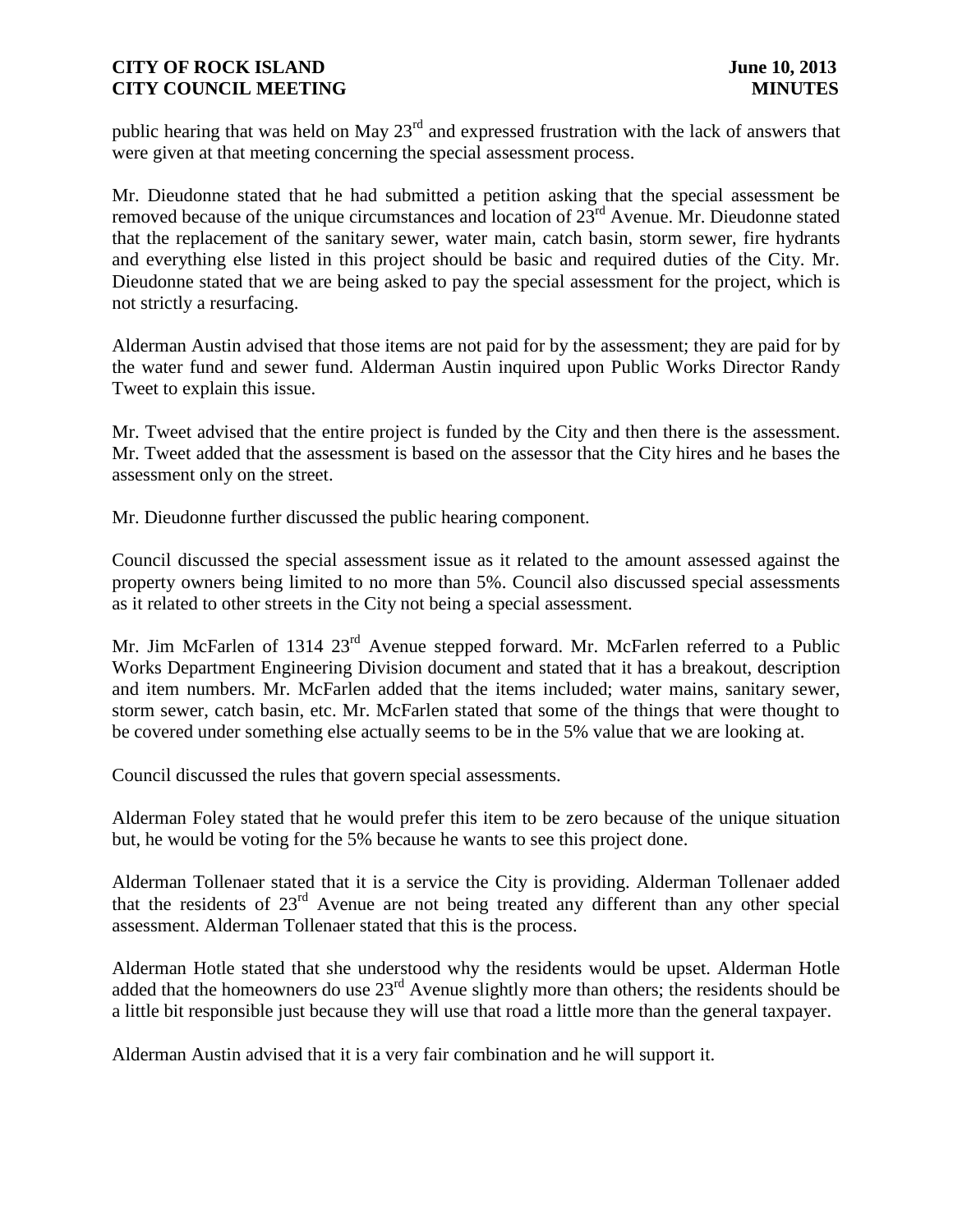Alderman Clark stated that with the policy being what it is, this is not the time to change the policy. Alderman Clark stated that he understood the residents concern; but the policy needs to be supported.

Alderman Murphy advised that the City needs to change the process for special assessments. Alderman Murphy stated that she will support the 5% because the street needs to be fixed.

Alderman Conroy advised that if Council decides to eliminate the policy, the other side of it has to be looked at; the streets still need to be maintained. Alderman Conroy stated that he has no problem getting rid of this type of assessment. Alderman Conroy stated that he will be voting to get this project done. Alderman Conroy noted that no one on Council likes this process.

After discussion, the motion carried by the following Aye and No vote; those voting Aye being; Alderman Conroy, Alderman Foley, Alderman Tollenaer, Alderman Hotle, Alderman Murphy, Alderman Austin and Alderman Clark; those voting No, none.

#### Agenda Item #18

# **Report from the Human Resources Department regarding a Special Ordinance for prevailing wage rates in the City of Rock Island**.

It was moved by Alderman Conroy and seconded by Alderman Foley to consider, suspend the rules and pass the ordinance. The motion carried by the following Aye and No vote; those voting Aye being; Alderman Conroy, Alderman Foley, Alderman Tollenaer, Alderman Hotle, Alderman Murphy, Alderman Austin and Alderman Clark; those voting No, none.

#### Agenda Item #19

# **Report from the Public Works Department regarding a surplus mower, recommending to reinstate the 2001 John Deere Mower back into the City fleet.**

Alderman Foley moved and Alderman Murphy seconded to reinstate the mower as recommended and refer to the City Attorney for an ordinance. The motion carried by the following Aye and No vote; those voting Aye being; Alderman Conroy, Alderman Foley, Alderman Tollenaer, Alderman Hotle, Alderman Murphy, Alderman Austin and Alderman Clark; those voting No, none.

#### Agenda Item #20

## **Report from the Community and Economic Development Department regarding a request for approval of a three lot major final plat of the New Old Chicago Redevelopment Second Addition Subdivision with alley dedication at 10th Street and 7th Avenu**e.

It was moved by Alderman Hotle and seconded by Alderman Tollenaer to approve the final plat with alley dedication as recommended. The motion carried by the following Aye and No vote; those voting Aye being; Alderman Conroy, Alderman Foley, Alderman Tollenaer, Alderman Hotle, Alderman Murphy, Alderman Austin and Alderman Clark; those voting No, none.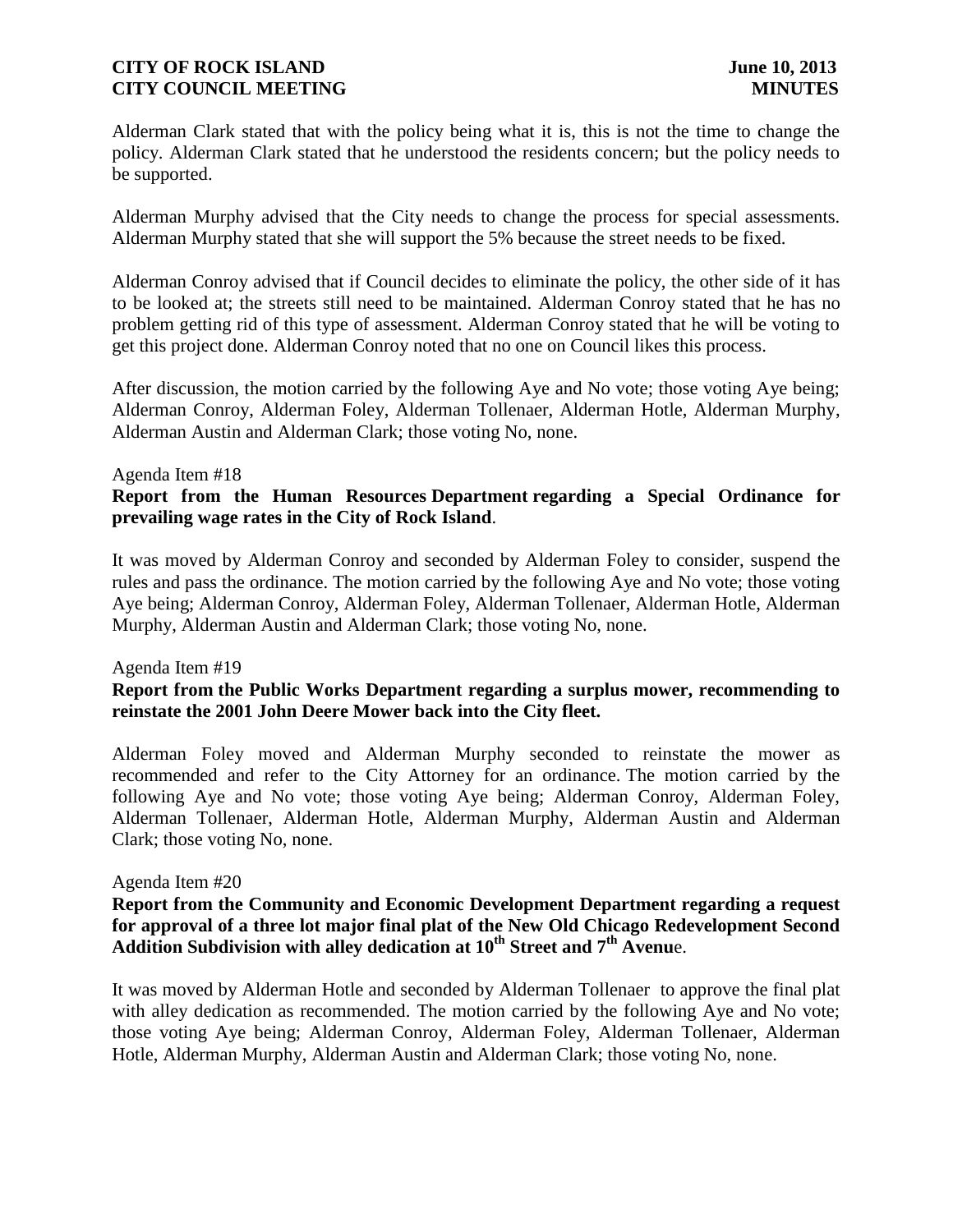#### Agenda Item #21

# **Report from the Community and Economic Development Department regarding a request from Renaissance Rock Island (GROWTH) to vacate the north segment of a north/south alley south of 6th Avenue between 9th and 10th Street.**

Alderman Tollenaer moved and Alderman Murphy seconded to approve the request as recommended and refer to the City Attorney for an ordinance. The motion carried by the following Aye and No vote; those voting Aye being; Alderman Conroy, Alderman Foley, Alderman Tollenaer, Alderman Hotle, Alderman Murphy, Alderman Austin and Alderman Clark; those voting No, none.

#### Agenda Item #22

# **Report from the Traffic Engineering Committee regarding a neighborhood petition from Jeff Umlandt to establish residential parking (Type A) on 15th Street between 15th and 16th Avenue.**

It was moved by Alderman Clark and seconded by Alderman Conroy to defer Agenda Item #22 until the second week in July. The motion carried by the following Aye and No vote; those voting Aye being; Alderman Conroy, Alderman Foley, Alderman Tollenaer, Alderman Hotle, Alderman Murphy, Alderman Austin and Alderman Clark; those voting No, none.

#### Agenda Item #23

# **Report from the Traffic Engineering Committee regarding a request from Lisa Vinar to remove a handicapped parking space in front of her home at 4520 13th Avenue**.

Alderman Hotle moved and Alderman Murphy seconded to approve the request as recommended and refer to the City Attorney for an ordinance. The motion carried by the following Aye and No vote; those voting Aye being; Alderman Conroy, Alderman Foley, Alderman Tollenaer, Alderman Hotle, Alderman Murphy, Alderman Austin and Alderman Clark; those voting No, none.

### Agenda Item #24 **Report from the Mayor regarding designation of the Mayor Pro Tem.**

Alderman Austin nominated Alderman Conroy to be Mayor Pro Tem for 2013-2014, which nomination was seconded by Alderman Clark. Nominations were then closed. Alderman Conroy was elected as Mayor Pro Tem. The nomination carried by the following Aye and No vote: those voting Aye being; Alderman Foley, Alderman Tollenaer, Alderman Hotle, Alderman Murphy, Alderman Austin and Alderman Clark; those voting No, none. Alderman Conroy abstained.

#### Agenda Item #25

### **Report from the Mayor regarding a reappointment to Neighborhood Partners**.

It was moved by Alderman Murphy and seconded by Alderman Hotle to approve the reappointment as recommended. The motion carried by the following Aye and No vote; those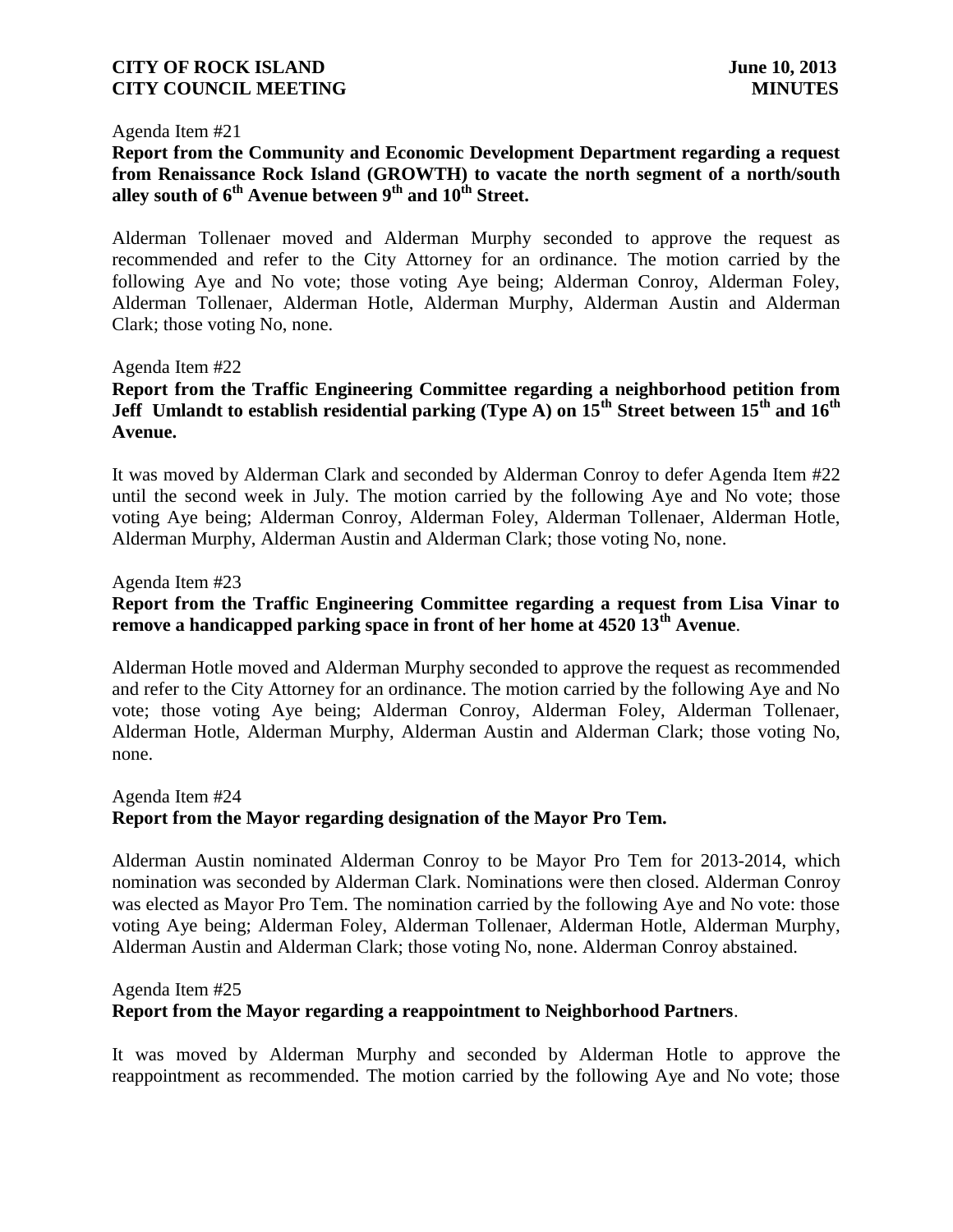voting Aye being; Alderman Conroy, Alderman Foley, Alderman Tollenaer, Alderman Hotle, Alderman Murphy, Alderman Austin and Alderman Clark; those voting No, none.

Ethel Bassett was reappointed to Neighborhood Partners as an At-Large member.

#### Agenda Item #26

# **Report from the City Clerk regarding an activity application and Resolution for the annual Ride the River event to be held on Sunday, June 16, 2013.**

Alderman Foley moved and Alderman Austin seconded to approve the application as recommended and adopt the resolution. The motion carried by the following Aye and No vote; those voting Aye being; Alderman Conroy, Alderman Foley, Alderman Tollenaer, Alderman Hotle, Alderman Murphy, Alderman Austin and Alderman Clark; those voting No, none.

#### **Agenda Items #27 and #28**

It was moved by Alderman Conroy to approve the event as recommended, subject to complying with all liquor license regulations and subject to being closed down early if noise complaints are received for Item #27 and Item #28, Alderman Hotle seconded. The motion carried by the following Aye and No vote; those voting Aye being; Alderman Conroy, Alderman Foley, Alderman Tollenaer, Alderman Hotle, Alderman Murphy, Alderman Austin and Alderman Clark; those voting No, none.

Agenda Item #27 **Report from the City Clerk regarding a request from Kavanaugh's Hilltop Tavern to hold an outdoor event on Saturday, June 29, 2013 from 7:00 pm to 10:00 pm at 1228 30th Street.**

Agenda Item #28 **Report from the City Clerk regarding a request from the Rock Island Moose Lodge to hold an outdoor event on Saturday, July 13, 2013 from 3:00 pm to 11:00 pm at 4410 9th Street.**

Agenda Item #29 **Other Business.**

No one signed up to address Council to speak on a topic.

Alderman Murphy inquired upon IT Director Tim Bain to explain Agenda Item #12 in regards to the Fiber Optic Cable Phase 6 project.

Mr. Bain advised that the City is adding some fiber optic cable into the southwest area, specifically in the area that is being built at this time. Mr. Bain stated that the intention is to connect the southwest area to the interior part of Rock Island via the Milan connection that will be built later this year. Mr. Bain indicated that the fiber optic cabling is used to interconnect the Southwest Sewer Plant, Highland Springs Golf Course, Fire Station #2 and the Southwest Library. Mr. Bain further discussed this item.